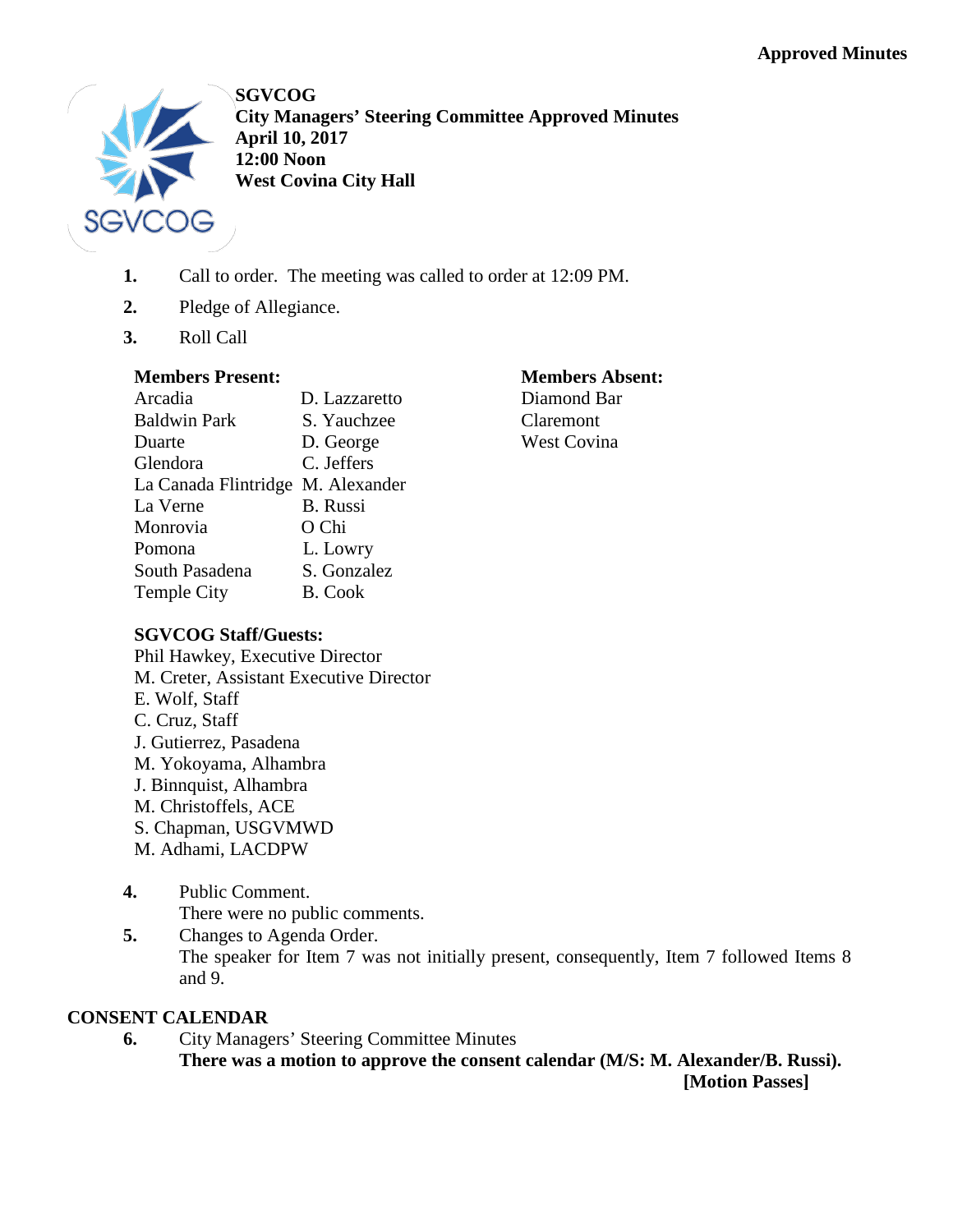| AYES:           | Arcadia, Baldwin Park, Duarte, Glendora, La Canada Flintridge, La Verne, |
|-----------------|--------------------------------------------------------------------------|
|                 | Pomona, South Pasadena, Temple City                                      |
| <b>NOES:</b>    |                                                                          |
| <b>ABSTAIN:</b> |                                                                          |
| <b>ABSENT:</b>  | Diamond Bar, Claremont, Monrovia, West Covina                            |

### **PRESENTATIONS**

**7.** AB 346 (Daly & Brough) – Jeff Parker, City Manager, City of Tustin Heather Stratman, CEO of the Association of Orange County Cities, spoke about AB 346, urging support for the bill. AB 346 would allow agencies to use stranded redevelopment funds for low income and homeless housing. The bill will be heard in the committee on Housing and Community Development the week of April 17<sup>th</sup>.

## **There was a motion to recommend that the Governing Board support AB 346 (M/S: M. Alexander/S. Yauchzee).**

#### **[Motion Passes]**

**[Motion Passes]**

| <b>AYES:</b>    | Arcadia, Baldwin Park, Duarte, Glendora, La Canada Flintridge, La Verne, |
|-----------------|--------------------------------------------------------------------------|
|                 | Monrovia, Pomona, South Pasadena, Temple City                            |
| <b>NOES:</b>    |                                                                          |
| <b>ABSTAIN:</b> |                                                                          |
| <b>ABSENT:</b>  | Diamond Bar, Claremont, West Covina                                      |
|                 |                                                                          |

**8.** San Diego County Water Authority Correspondence – Shane Chapman, General Manager, Upper San Gabriel Valley Municipal Water District

Shane Chapman discussed the Upper District's response to a letter the city managers received from the San Diego Coalition of Water Agencies wherein the coalition laid out its case against the Metropolitan Water District's pricing structure. Chapman explained the coalition's legal actions and their grievances. He stated that if San Diego coalition prevails, their portion of water costs would shift to the other MWD member water agencies, including those that provide water to San Gabriel Valley.

### **ACTION ITEMS**

**9.** Draft FY 2017-18 Budget

P. Hawkey reviewed the draft 2017-2018 budget.

**There was a motion to recommend approval of the budget (M/S: M. Alexander/L. Lowry).**

|                 | <b>HVIOLIOIL L'ASSEST</b>                                                |
|-----------------|--------------------------------------------------------------------------|
| AYES:           | Arcadia, Baldwin Park, Duarte, Glendora, La Canada Flintridge, La Verne, |
|                 | Monrovia, Pomona, South Pasadena, Temple City                            |
| <b>NOES:</b>    |                                                                          |
| <b>ABSTAIN:</b> |                                                                          |
| <b>ABSENT:</b>  | Diamond Bar, Claremont, West Covina                                      |
|                 |                                                                          |

### **10.** Measure H Guiding Principles

L. Lowry provided an update on the actions of the Measure H Planning Group. The group of 50 individuals has met twice with the goal of reviewing and approving a spending plan for the 47 homeless strategies identified by LA County and incorporated into the measure.

P. Hawkey reviewed a staff report listing the policy direction and guiding principles that the SGVCOG is advocating for. The Governing Board will take this up at its April meeting.